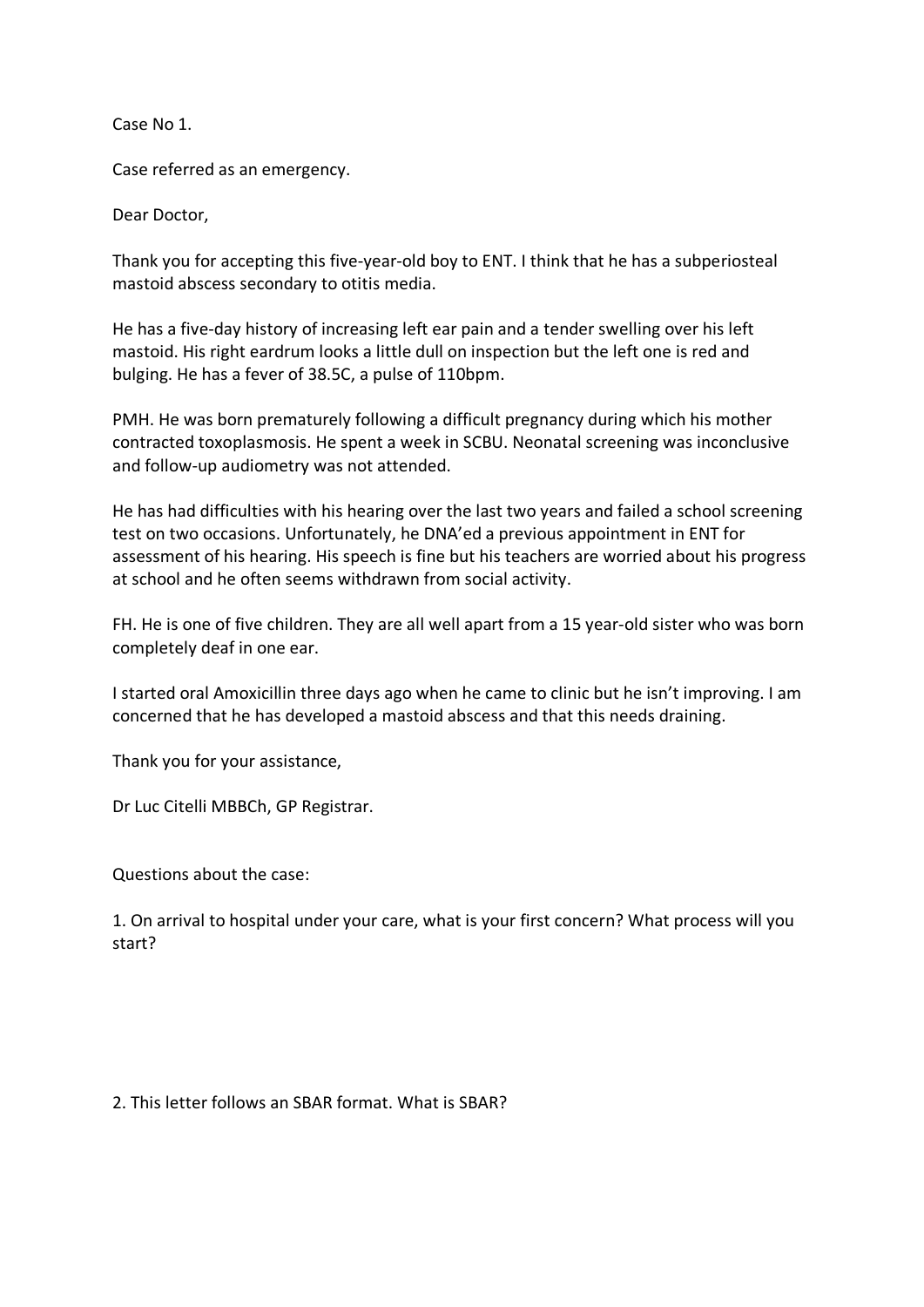3. Setting aside the current episode, the child has a number of risk factors for deafness. What are these? (4 suggested in the history)

4. What is neonatal screening and how is it done?

5. The child has a subperiosteal mastoid abscess according to the referrer. This is one complication of acute otitis media. Name 5 others.

6. What other general concern do you have about the child and how would you address it?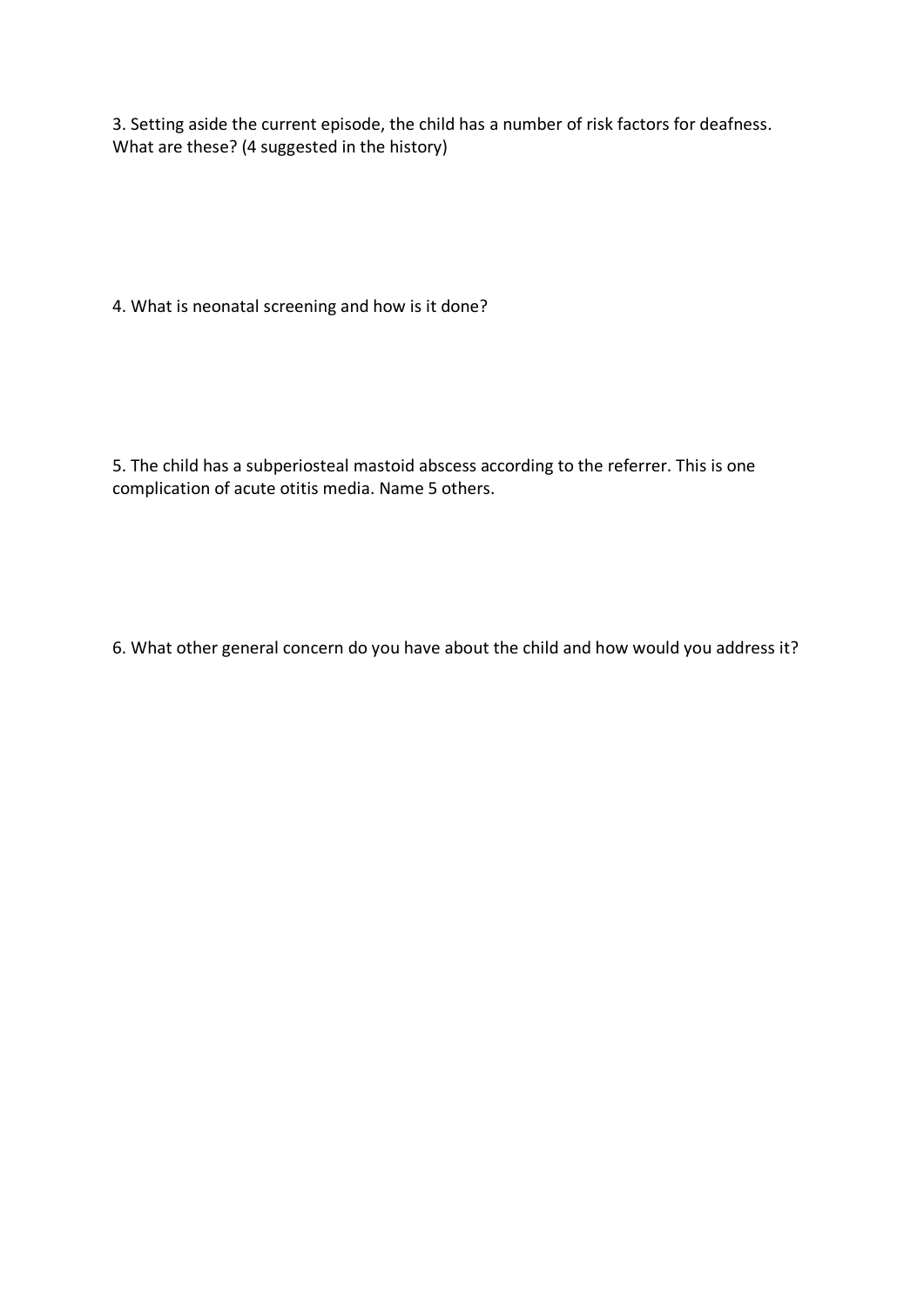Case No 2.

Emergency phone call from GP at bedside of patient with acute, severe, vertigo. 2am.

Good Morning, Mr. Johannes its Dr. Muller here, the duty on-call for the local GP practice.

I'm with a 24-year-old man who is extremely vertiginous and has nausea and vomiting. His vertigo is worse whenever he moves and he is more or less immobile in bed.

Just to give you some background, this is the first time that he has had vertigo and he is usually pretty fit and well apart from some grumbling problems with recurring ear infections. His GP has been giving him ear drops for recurring left otitis externa for a few years now. His ear is usually very bad smelling during an attack but he doesn't get much in the way of ear pain with it. The drops clear up the smell nicely. He always has some deafness on the left though.

PMH. Nil in the past and no obvious family history of vertigo.

Examining him he looks pale and sweaty and he is very reluctant to move. He has nystagmus but it is difficult to tell which way its going. I haven't got any tuning forks with me, I'm afraid. I had a look in his ears but couldn't see very much because he wouldn't move to allow examination. His pulse is around 110 but there is no fever and BP is normal.

In summary, I think that he has a diagnosis of vertigo. Can you admit him for hydration please? He looks quite dry.

Many thanks,

Dr. Muller, Out of Hours GP.

Questions:

1. The patient appears to be suffering with recurring ear infections. What is the differential diagnosis for this? Give 3 suggestions.

2. The patient also has left-sided hearing loss that appears to persist despite treatment. The doctor didn't have tuning forks with him. What would tuning forks show if, (a) this was a sensory deafness, (b) this was a conductive deafness?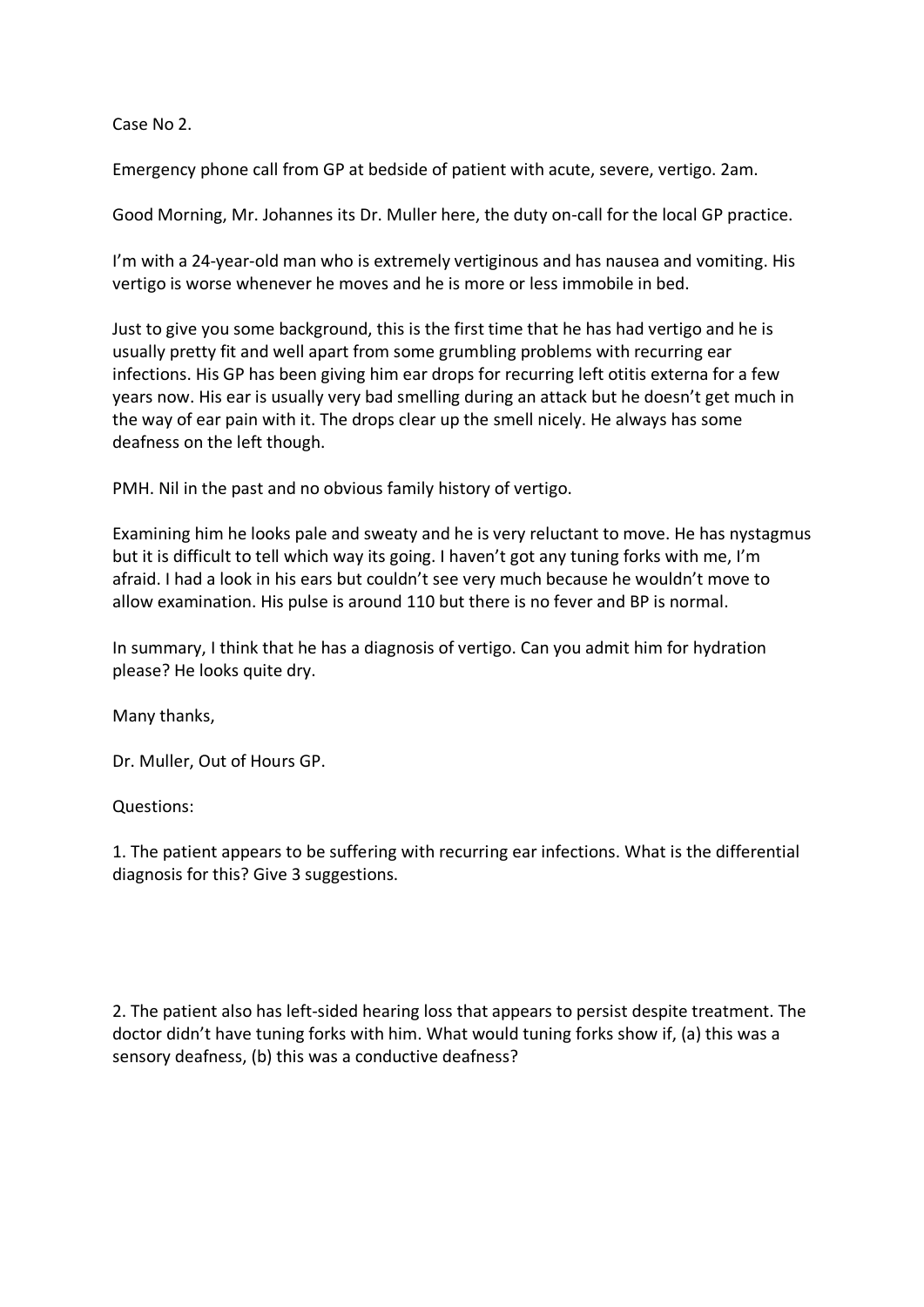3. Assuming that his vertigo is caused by left-sided ear disease, which way will the nystagmus beat?

4. When treating OE, what options work best when the ear drum is visible?

5. What if the eardrum is not visible and the ear canal is completely closed by oedema?

6. Is the doctor correct with his diagnosis?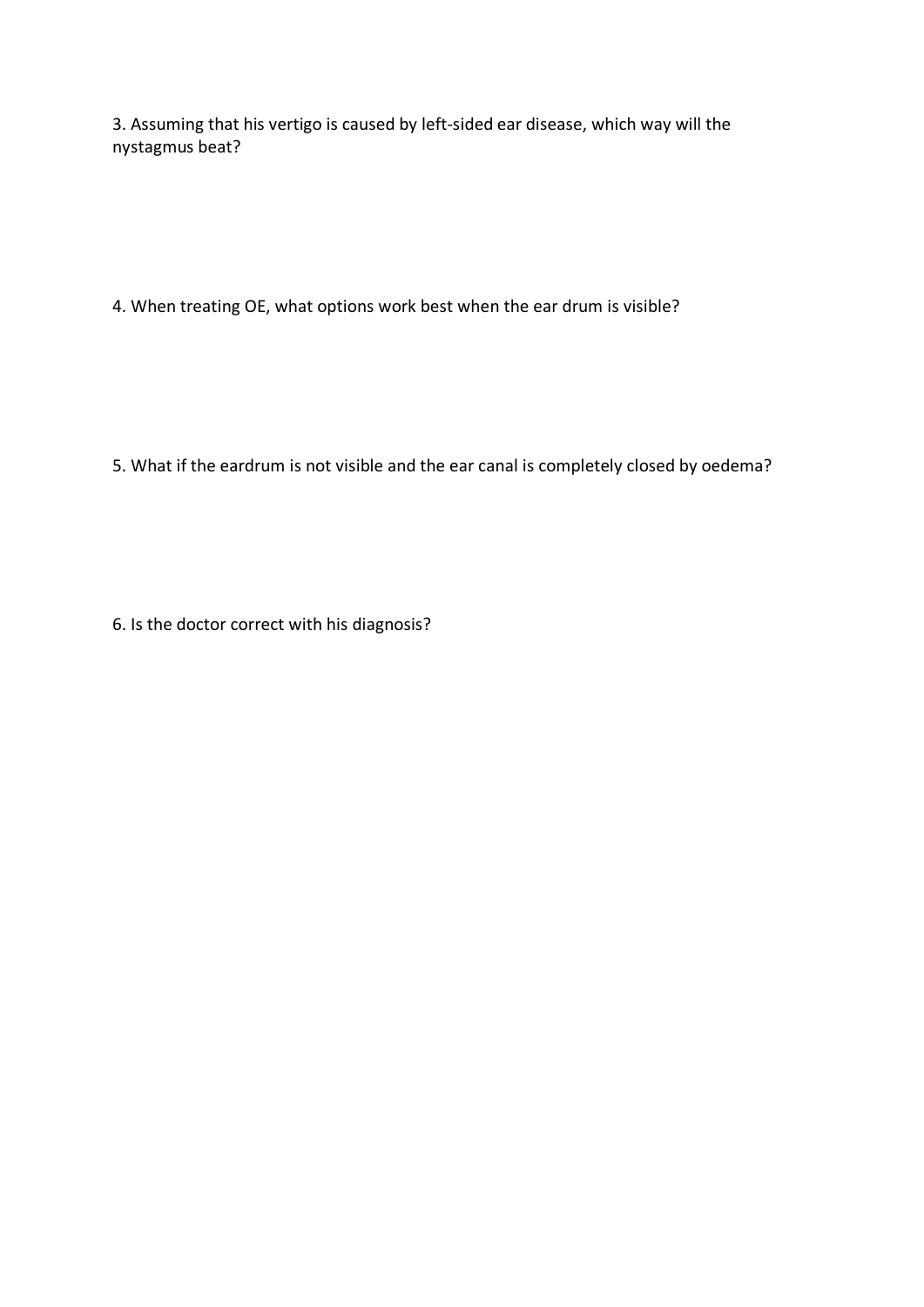Case No 3.

Adult with sudden onset SNHL. Letter from GP to ENT as routine.

Dear Doctor,

Thank you for seeing Mr. de Klevn. He is a 46-year-old man who has come to me with a history of severe deafness in his right ear. He hasn't got any other symptoms apart from some tinnitus in the right ear since the deafness started. He has not had vertigo, otalgia or otorrhoea.

He says that he awoke with both of these problems eight days ago. There is no obvious sense of a viral infection and he hasn't hit his head or been exposed to loud noise.

His eardrum looks normal and his tuning fork tests showed Weber to lateralise to the left side. Rinne's was positive on both sides.

His tinnitus is causing him more distress than the hearing loss at the moment and he hasn't slept much. He's getting quite fraught and has been tearful, according to his wife. There is a history of reactive depression in the past but he is not on medications now.

Many thanks for your help,

Dr. W.R. Wilson. MD.

Questions:

1. The tuning fork tests reveal which type of hearing loss, conductive or sensorineural?

2. The GP has referred this as a routine case. Is this reasonable? Justify your answer.

3. Define tinnitus. How common is it in a general population?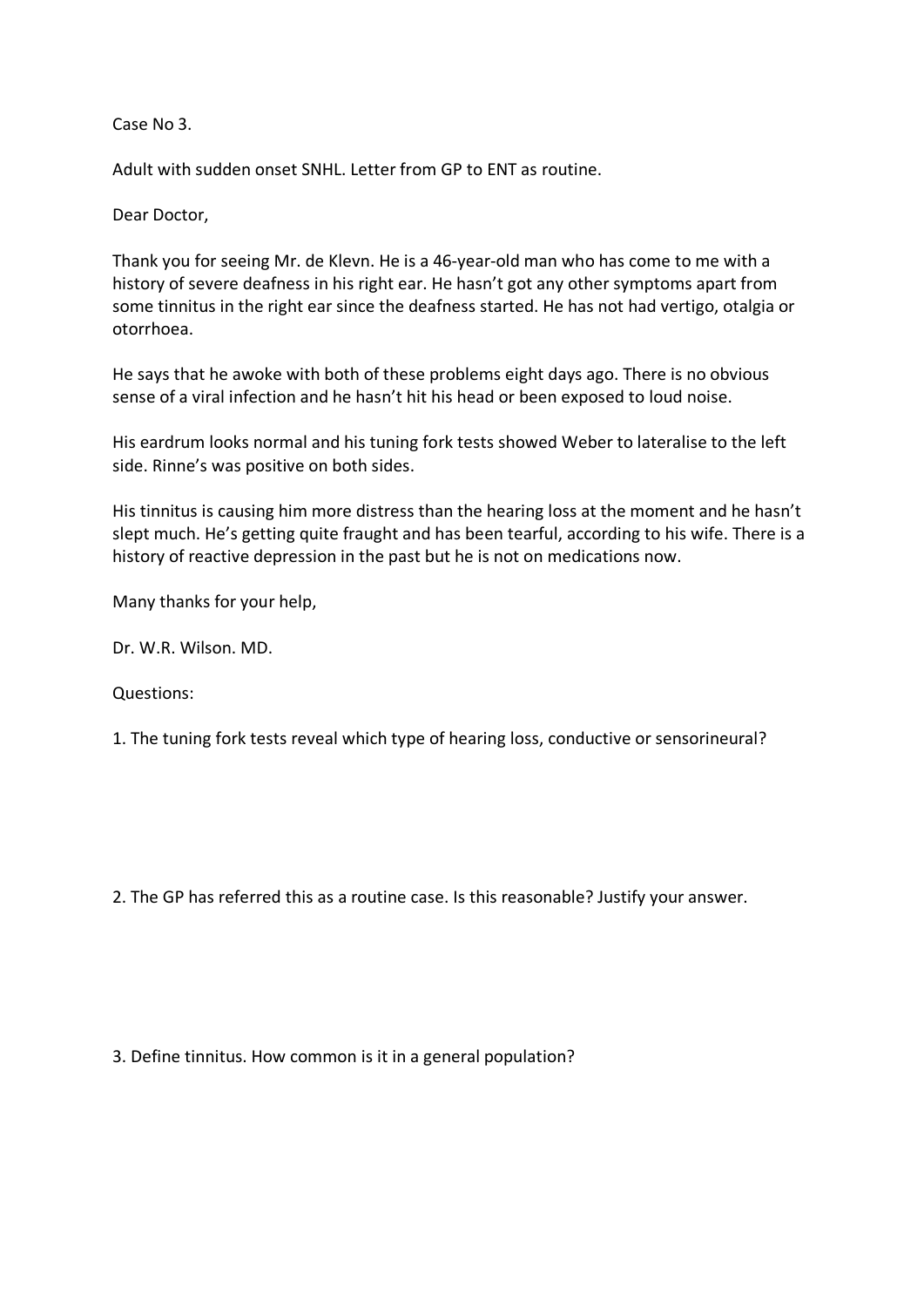4. Give a differential diagnosis for sudden sensory deafness. 4 causes will be sufficient.

5. Are there any treatments for sudden sensory hearing loss?

6. Once you have seen the patient and confirmed a sensory deafness, which test should you order?

7. How is tinnitus managed?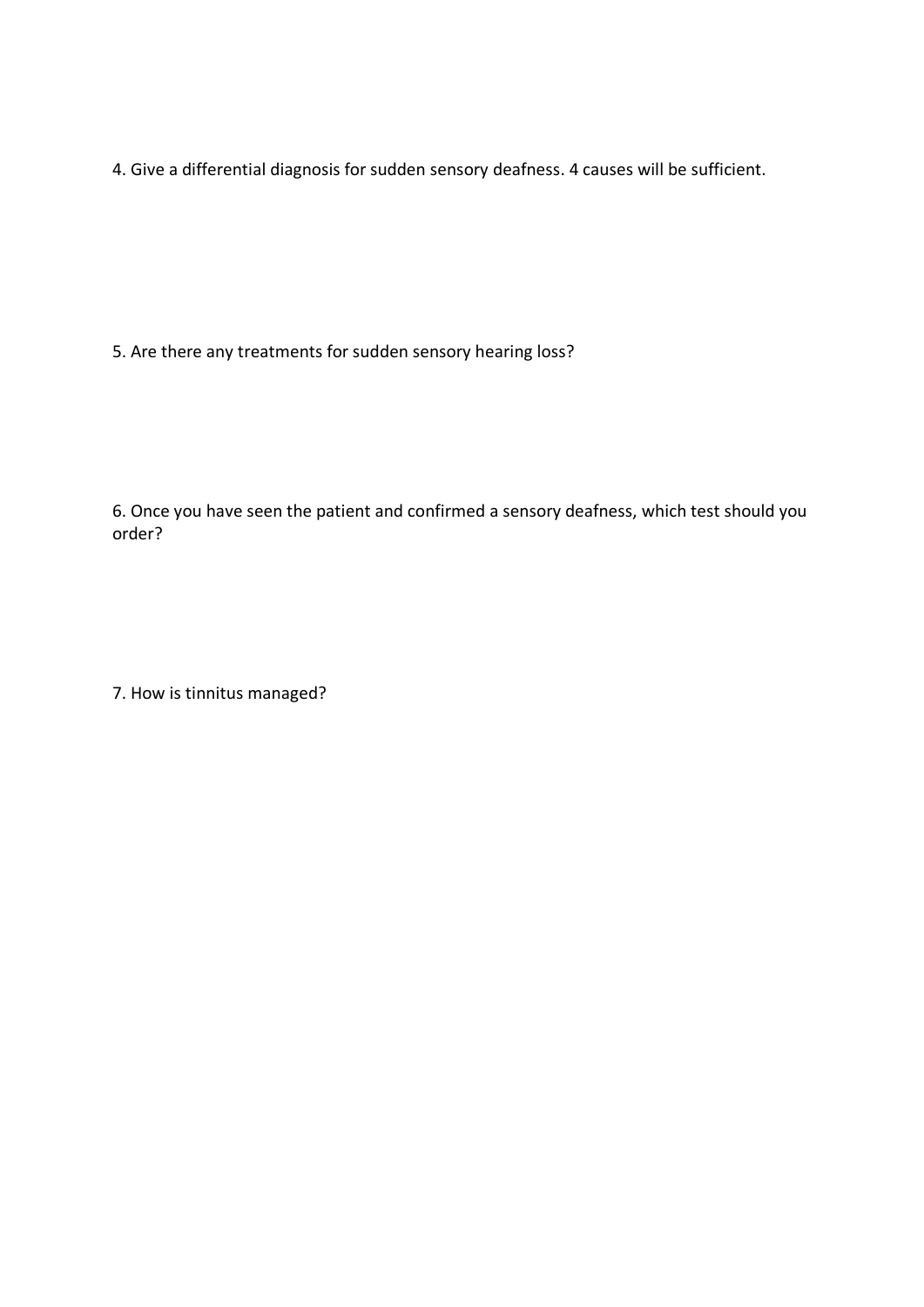Case 4.

Letter to ENT OPD.

Dear Colleague. This 14-year-old young lady has a persistently discharging left ear and has done so intermittently for a number of years. It briefly clears up after antibiotic spray only to recur soon after.

I wonder if she has an underlying perforation that would account for her longstanding and recurrent symptoms, and would be grateful if you would see her regarding this possibility.

(No other information supplied)

Many thanks.

Dr. Locum

1. What other information could have been supplied by the doctor to help you triage the referral as routine, urgent or urgent suspected cancer?

2. If this recurring infection is caused by a perforation, what would the tuning forks show?

3. Is it safe to used topical antibiotics in the presence of a perforation?

4. What operation might be offered to the child if she has a perforation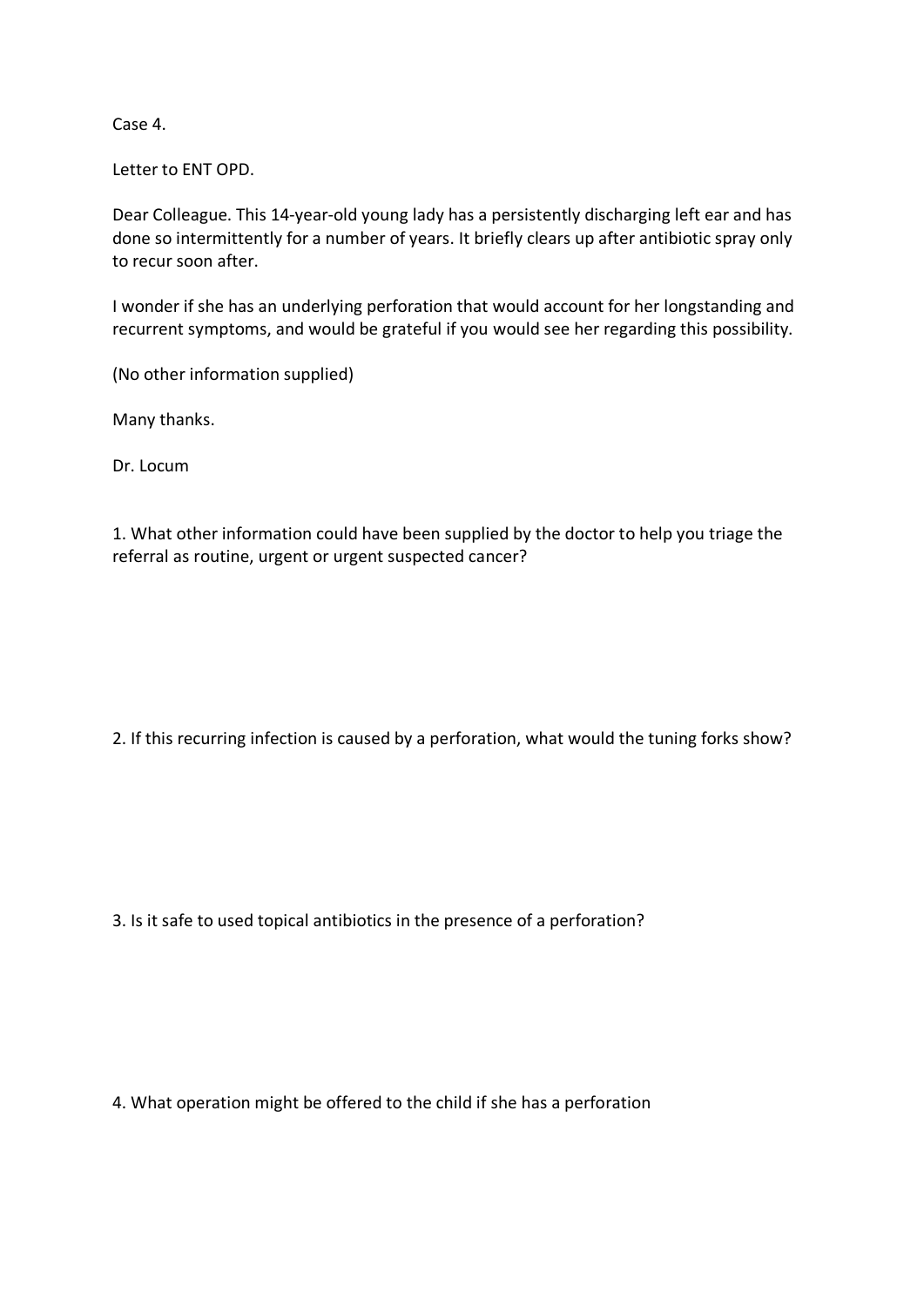5. Typically, what is the discharge caused by an infection like?

6. How might the history be different if the cause of her problems were a cholesteatoma?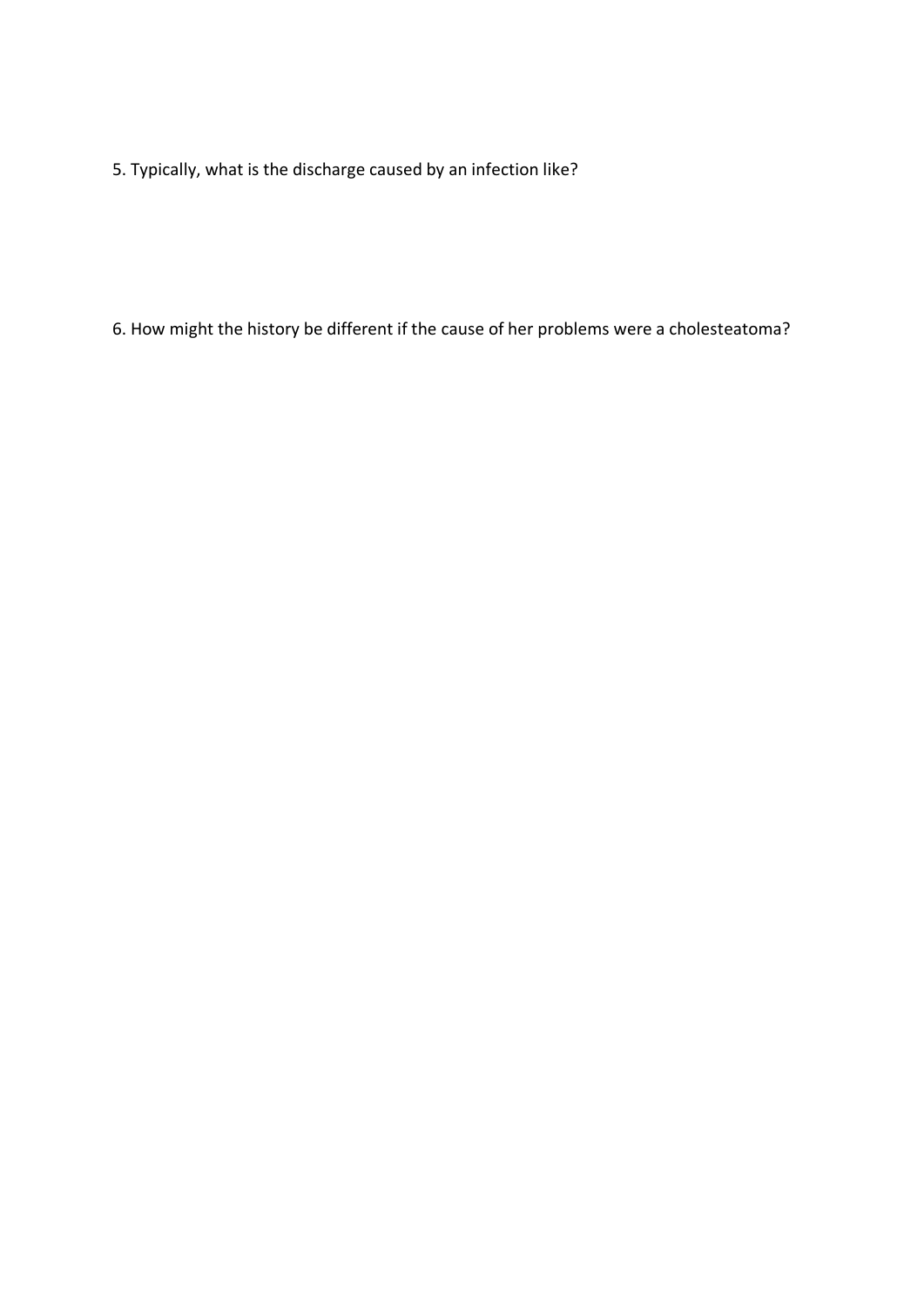Case 5.

GP to ENT as routine case.

Dear Richard Gacek,

Thank you for seeing Mrs. Forster, a 78-year-old lady who is independent and living alone. She gives a history of vertigo for the last few years and it is causing her to lose her independence. She finds that her balance is poor in the daytime and especially at night she bumps into things. She has stumbled a few times and bruised her arm and hip recently, when she fell.

She says that her dizziness is worse at night as she gets into bed. It sometimes wakes her up as well. Last week she lost her balance while she was taking her washing in from the garden. During her attacks of dizziness, she has no change in hearing or tinnitus, no headaches or visual hallucinations and no other neurological symptoms. She has no neck pain and no history of vascular disease. She has a history of osteoporosis and Vit D deficiency.

Examination of her ears was normal and she had no spontaneous or gaze-evoked nystagmus. Cranial nerves are normal. Her hearing is a lot poorer over the last few years but she does not want a hearing aid yet.

She became very dizzy during a Dix-Hallpike test but this only lasted about 30s.

Many thanks,

Mr. R Gacek.

Questions:

1. Mrs. Foster has symptoms that are classic for which vestibular disease?

2. What is the most likely cause for her hearing loss?

3. Why is this history not typical of Ménière's Disease?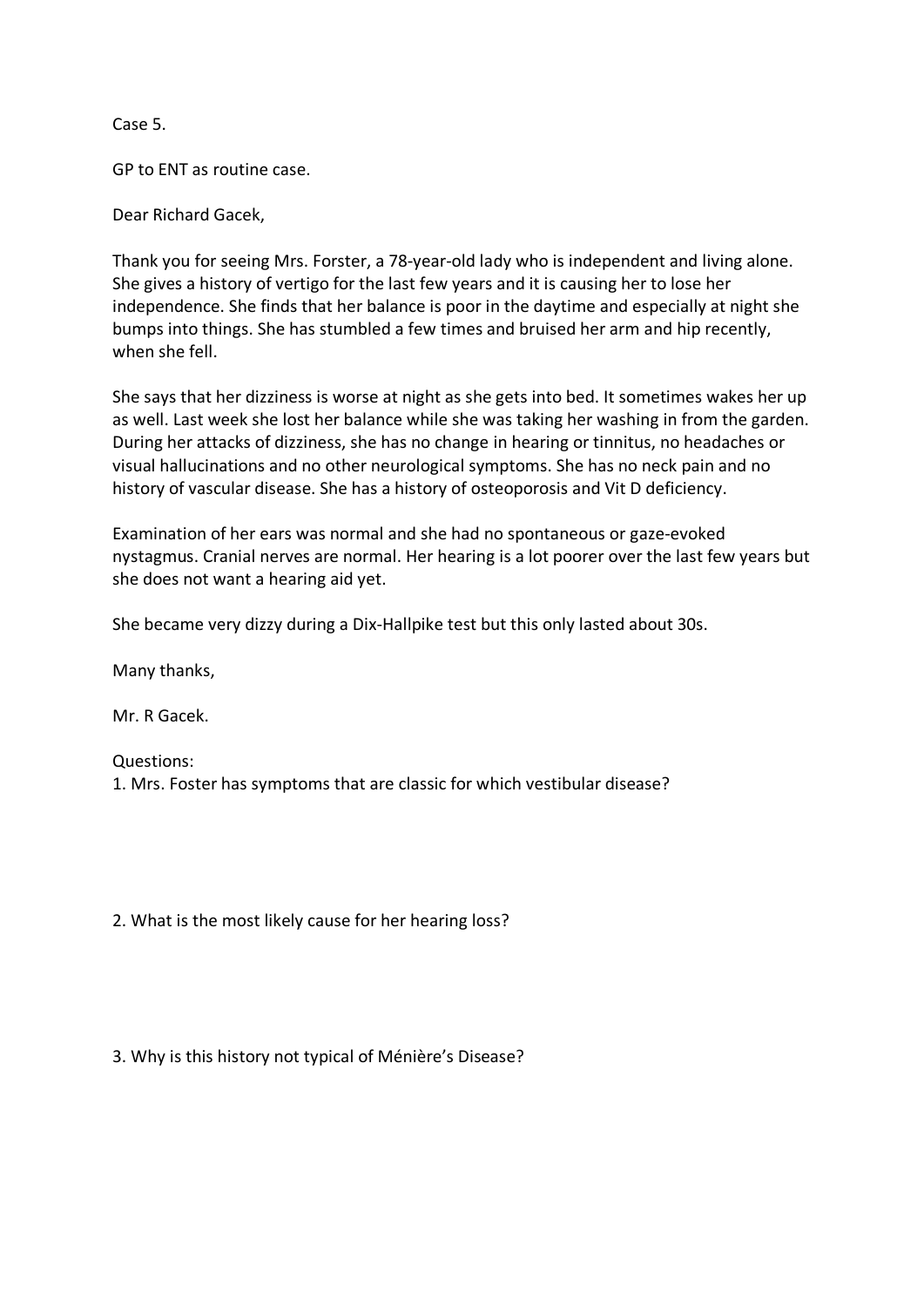4. What is the significance of the findings during a Dix-Hallpike test?

5. Why should this lady be prioritised as urgent?

6. What treatments might be offered when she gets to see the ENT Department?

7. Optional question: What singular contribution did Gacek and Gacek make to the management of this disease in 1994?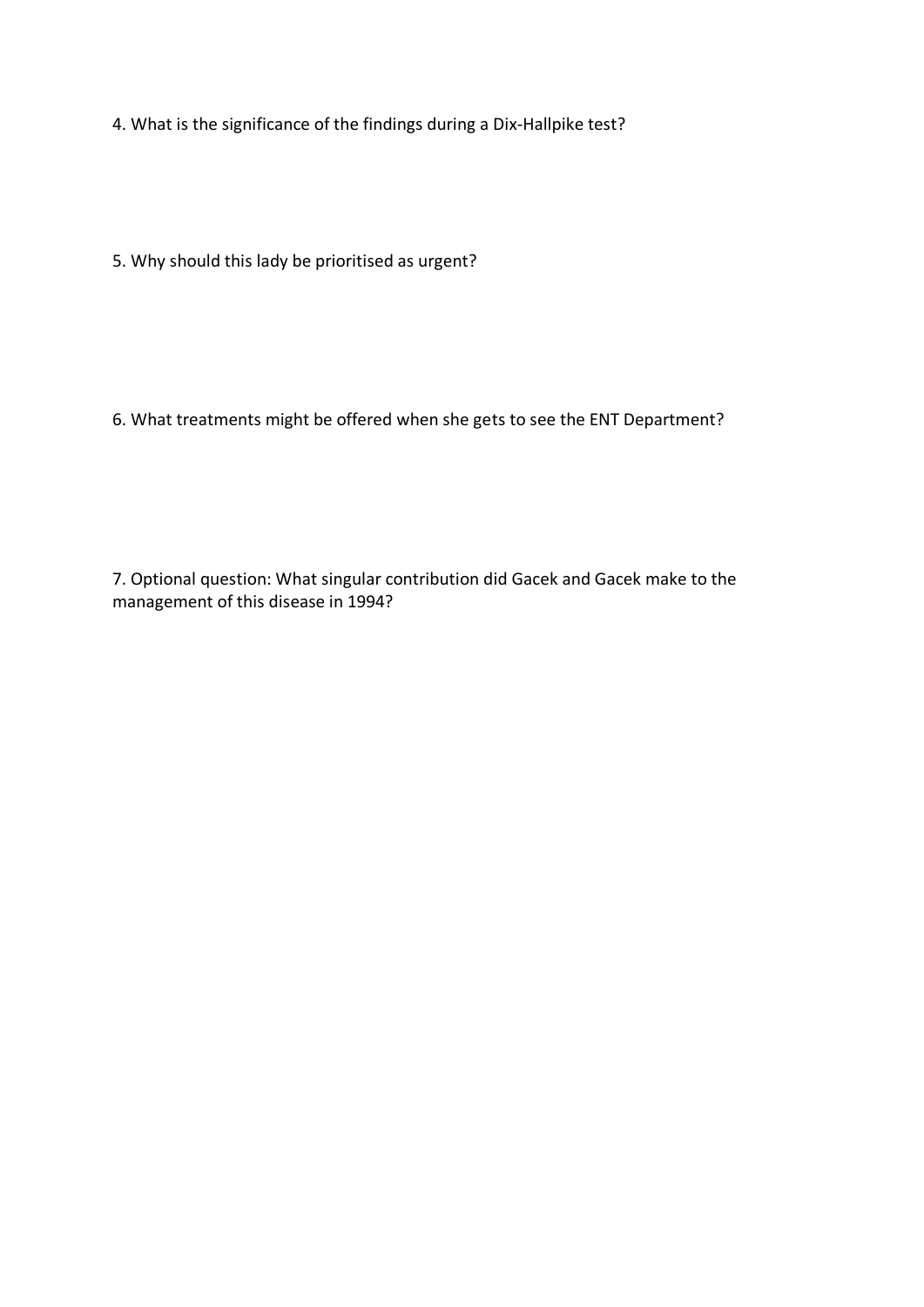Case 6.

ENT to ENT as a routine case.

Dear Dr. Prosper,

Please see Mr. Alex Tumarkin. He is a 43-year-old man working in Bootle General Hospital who is disabled by attacks of vertigo. These last several hours and he goes to bed to try and sleep through them. He is known to suffer Migraine but these attacks of vertigo do not correspond with his headaches at all. He is getting around 2 attacks each week and has recently been suspended from his work as a surgeon due to his sick leave requirements. He says that his hearing goes about 5 minutes before an attack but it comes back to normal afterwards.

In addition, more recently he reports having sudden falls. These occur without warning. He does not lose consciousness or have any other neurological symptoms with the attack.

He is on a tryptan for his migraine but takes no other medications.

Examination of his ears was completely normal today. I did an ECG and this was normal and routine bloods are also normal.

I think that he has Ménière's Disease.

Thank you for your help. He really is quite desperate and needs to drive for work.

All the best,

Mr. H. Zalin. FRCS.

Questions:

1. In what ways are Ménière's and Migraine similar?

2. What medication and lifestyle advice could the GP give to the patient to help with his problem?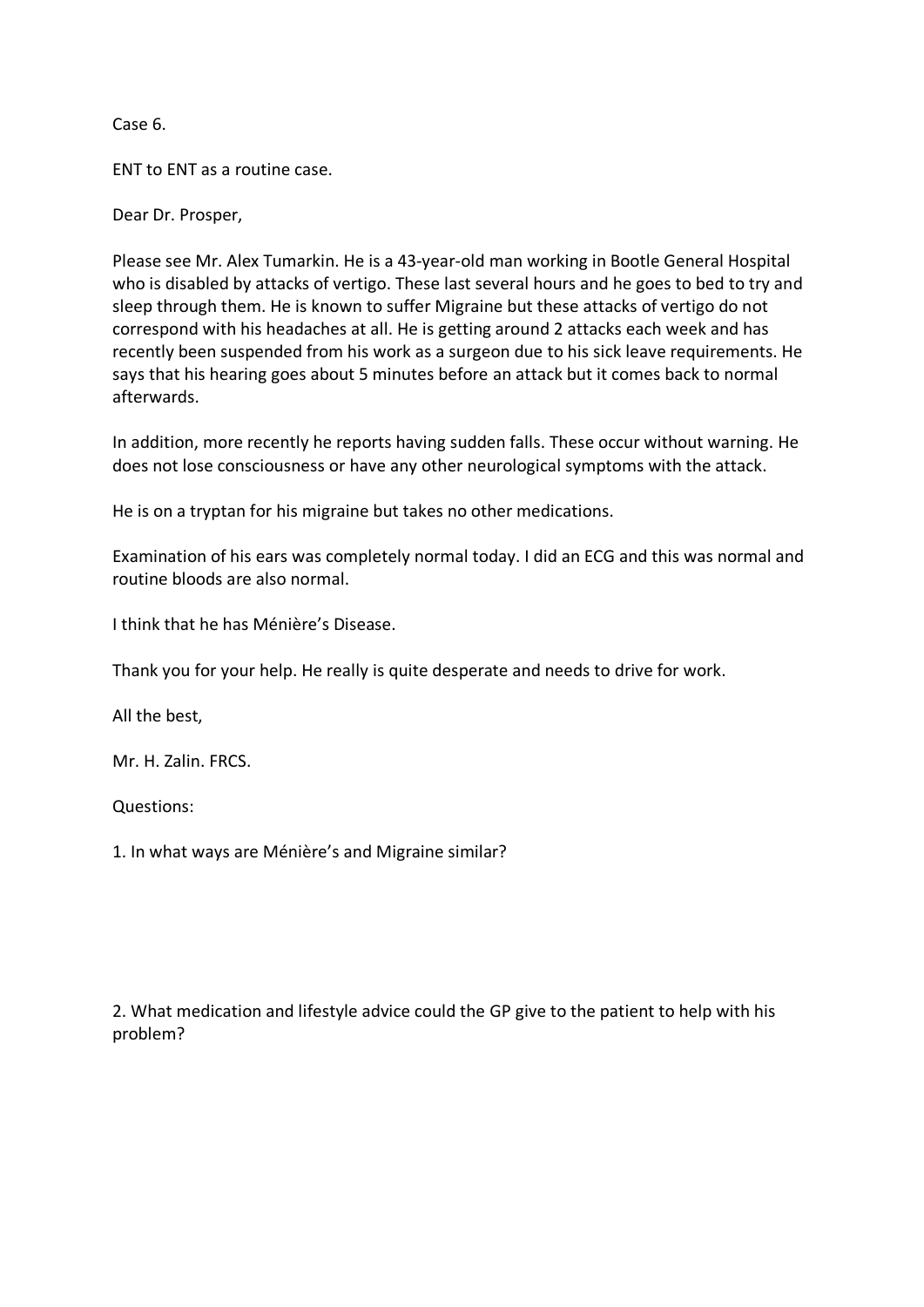3. What non-ear diseases may cause recurring bouts of dizziness?

4. If simple measures fail to assist, what surgical options are there for helping the patient?

5. What advice should the GP give to the patient about his driving?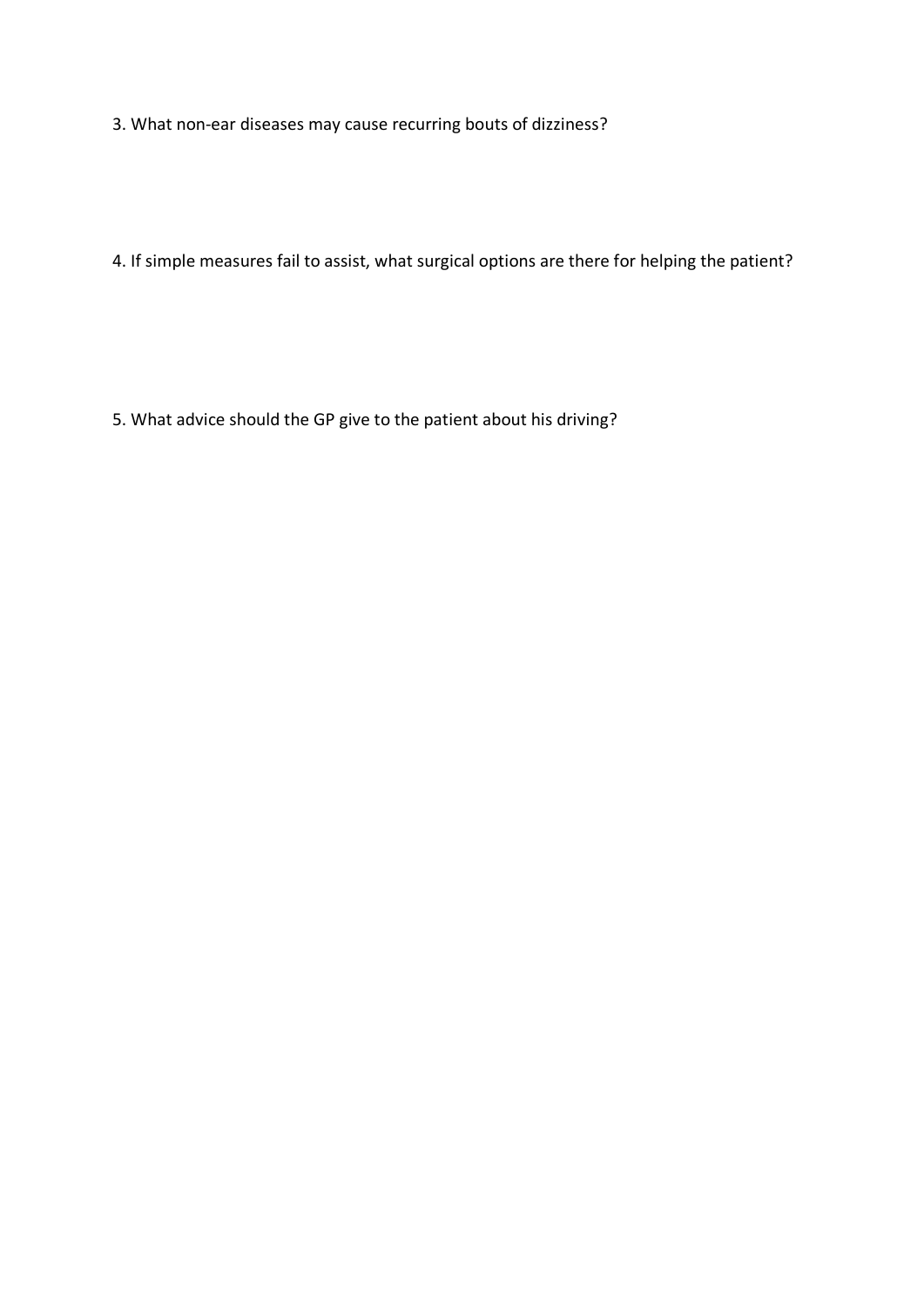Case 7.

GP to On-call FY1. Case details: otitis externa / perforation not visible, otorrhoea. Otomycosis.

Re. Mr. D. Schwimmer.

Dear Dr. Ross

You will recall that we spoke last week about my patient with otitis externa. He had pain in his ears, a slight discharge and a conductive hearing loss.

Following your helpful advice on the phone regarding Mr. Schwimmer's ear problems, I prescribed an antibiotic ear spray (Otomize). Initially, this worked very well and his symptoms of pain, deafness, and discharge resolved quickly. His ears looked completely normal when I saw on Friday. However, in the last few days he has called me again saying that his ears have become intensely itchy.

I took a look today and it looks like he has wet newspaper in there. He is an inveterate fiddler with his ears but he denies putting anything into his ears and I am at a loss to explain his symptoms.

I am most grateful for your seeing him and cleaning his ears out.

Grazie mille,

Dr. Pier Antonio Micheli

Questions:

1. Recurring otitis externa is sometimes called swimmer's ear because it is common in water sports enthusiasts. What simple advice can you give to a patient with recurring problems regardless of the cause?

2. Topical antibiotics are commonly prescribed without bacterial swabs being taken. Why is this justifiable?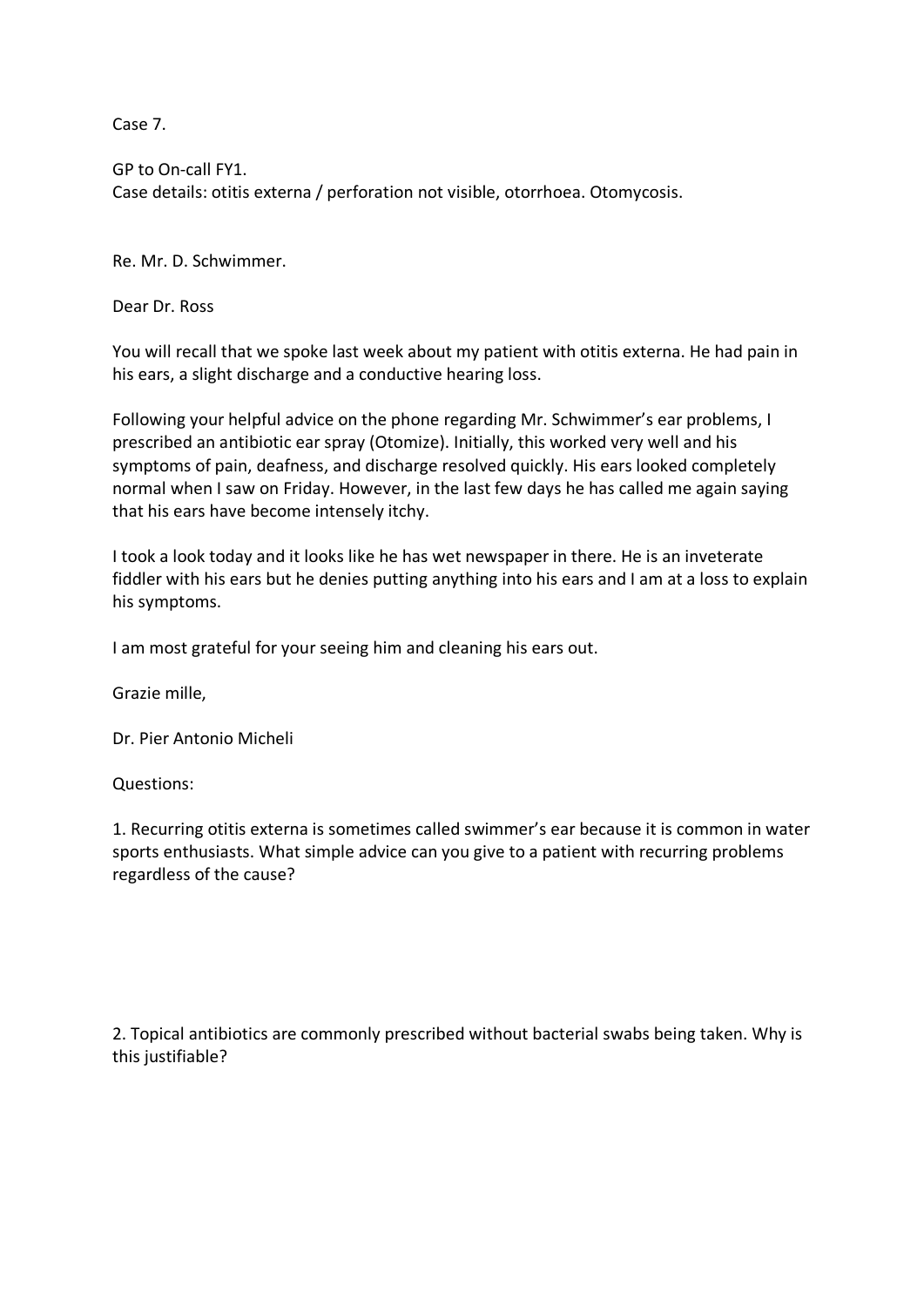3. Which commonly used topical antibiotic often causes a type 4 hypersensitivity problem?

4. In addition to topical hypersensitivity, antibiotic usage can encourage fungal otitis externa (otomycosis). What are the common infecting fungi?

5. How is otomycosis treated?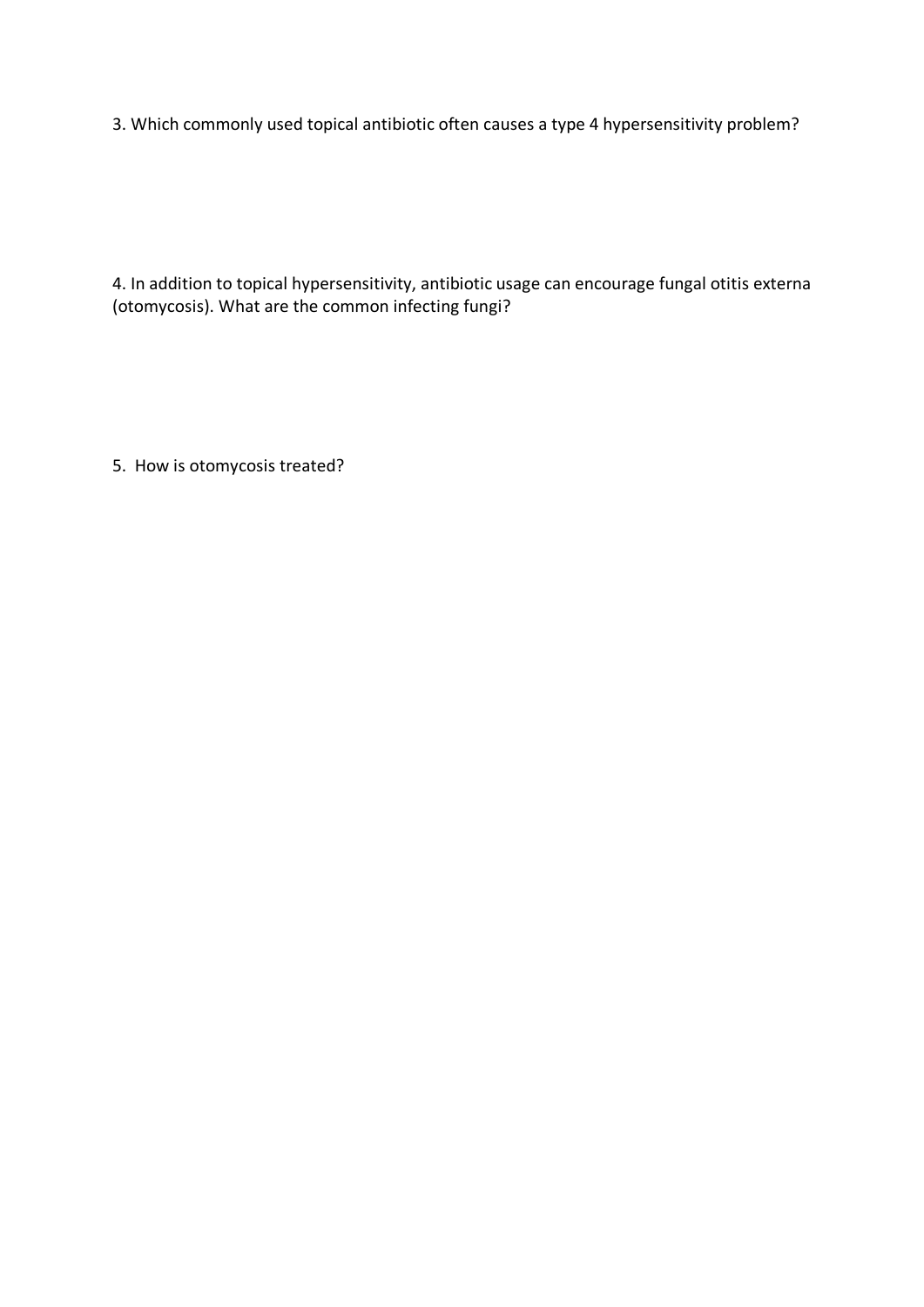Case 8.

Phone call from A&E to Dr. Acre, ENT on call

A&E. 'I'm down here with a 76-year-old man with severe dizziness. He has had it for a few hours now and is pale, sweaty, nauseated and vomiting at times. He is very reluctant to move at all. He is a well-controlled hypertensive, uses warfarin for AF, and has some history of claudication. His chest is fine and routine bloods, temperature, BP and O2 sats are all in normal range. We've given him some prochlorperazine and this has eased his symptoms a bit but he is incapable of going home.'

Dr. Acre. 'OK. Has he had any hearing change or ear pain or discharge?'

A&E. 'No, nothing at all. The dizziness came without warning this afternoon.'

Dr. Acre. 'OK. Does he have any nystagmus?'

A&E. 'I think so. His eyes seem to be bouncing around all over the place.'

Dr. Acre. 'One last thing. Are there any symptoms or signs suggestive of a stroke?'

A&E. 'We thought of that but his CT head is normal. We think that it is an inner-ear problem.'

Questions:

1. The patient has sudden onset, severe vertigo without hearing changes. When examined, his eardrums were normal and his nystagmus was left-beating. Which is more likely a stroke or acute inner ear disease such as vestibular neuritis?

2. What do the terms; timings, triggers and associations mean in relation to vestibular history taking?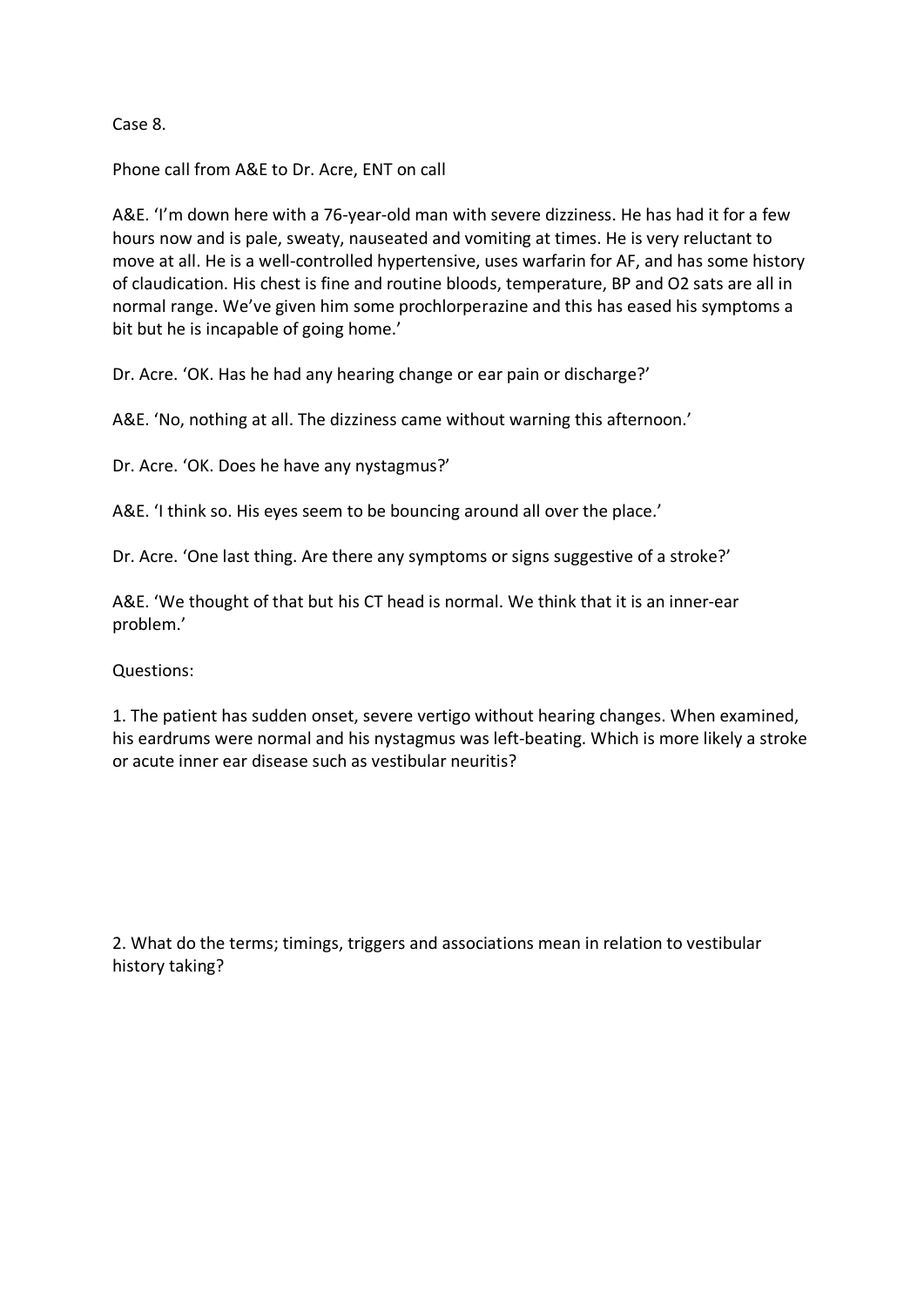3. What is the 'timing' in this case? What about a trigger?

4. What will the nystagmus show if this is a left-sided inner ear condition?

5. What is the vestibulo-ocular reflex and how is it tested?

6. Further question: what is the likelihood of a CT showing a CVA within the first few hours of onset of symptoms?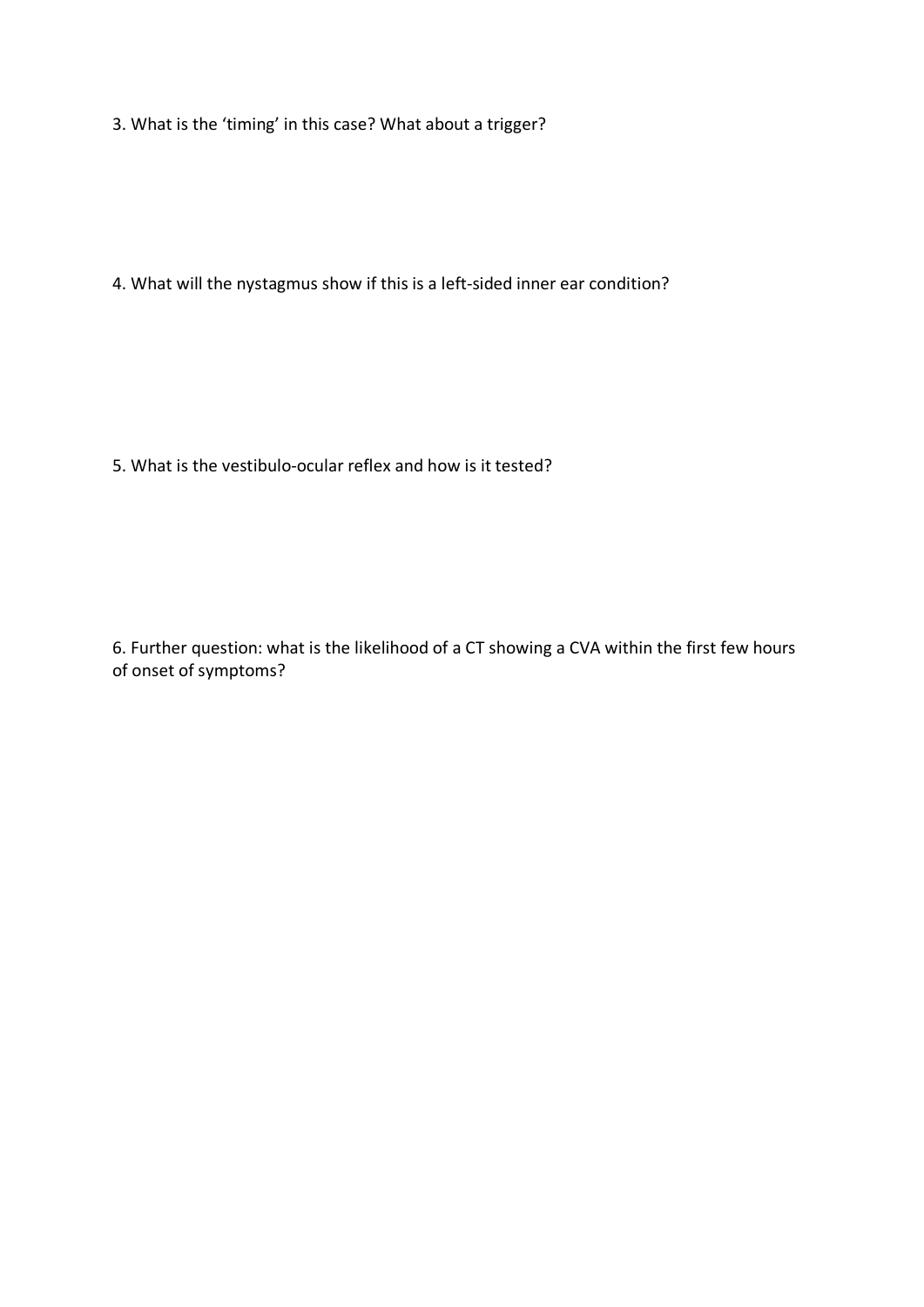Case 9.

Letter from the GP to ENT.

Dear Dr Shah,

I would be grateful if you would see this 6-year-old boy who is suffering with hearing loss. His mother says that he cannot hear at home and school have complained about his behaviour at times. He gets occasional ear infections during the winter and we prescribe Amoxicillin when he attends with these. He has had a couple of episodes of purulent, inoffensive discharge from the right ear as well and these usually occur with his infections.

Examination finds him well today but his drums are dull in appearance. Ear canals are fine.

Thanks for your help.

Dr. Goode, MBBCh

Questions:

1. What is the commonest cause of acquired deafness at the age of 6?

2. Is this a conductive or sensory deafness?

3. Should the GP always treat these infections?

4. He gets episodes of ear infection during the winter and these are associated with aural discharge that is plentiful and yellow but is not offensive in smell. What is the likely cause of these infections?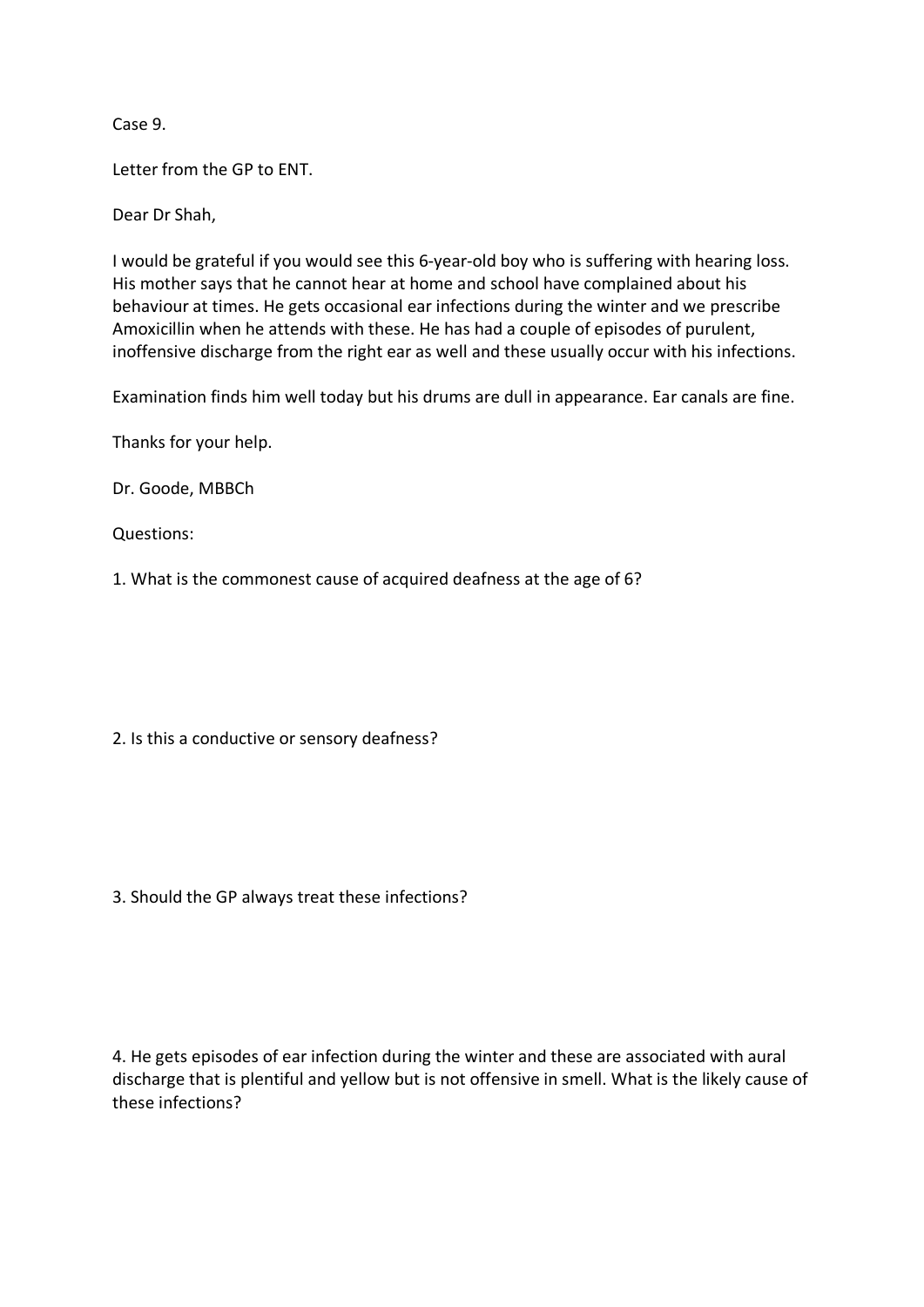5. What is the impact on a child of having hearing loss?

6. What treatments exist for deafness in children?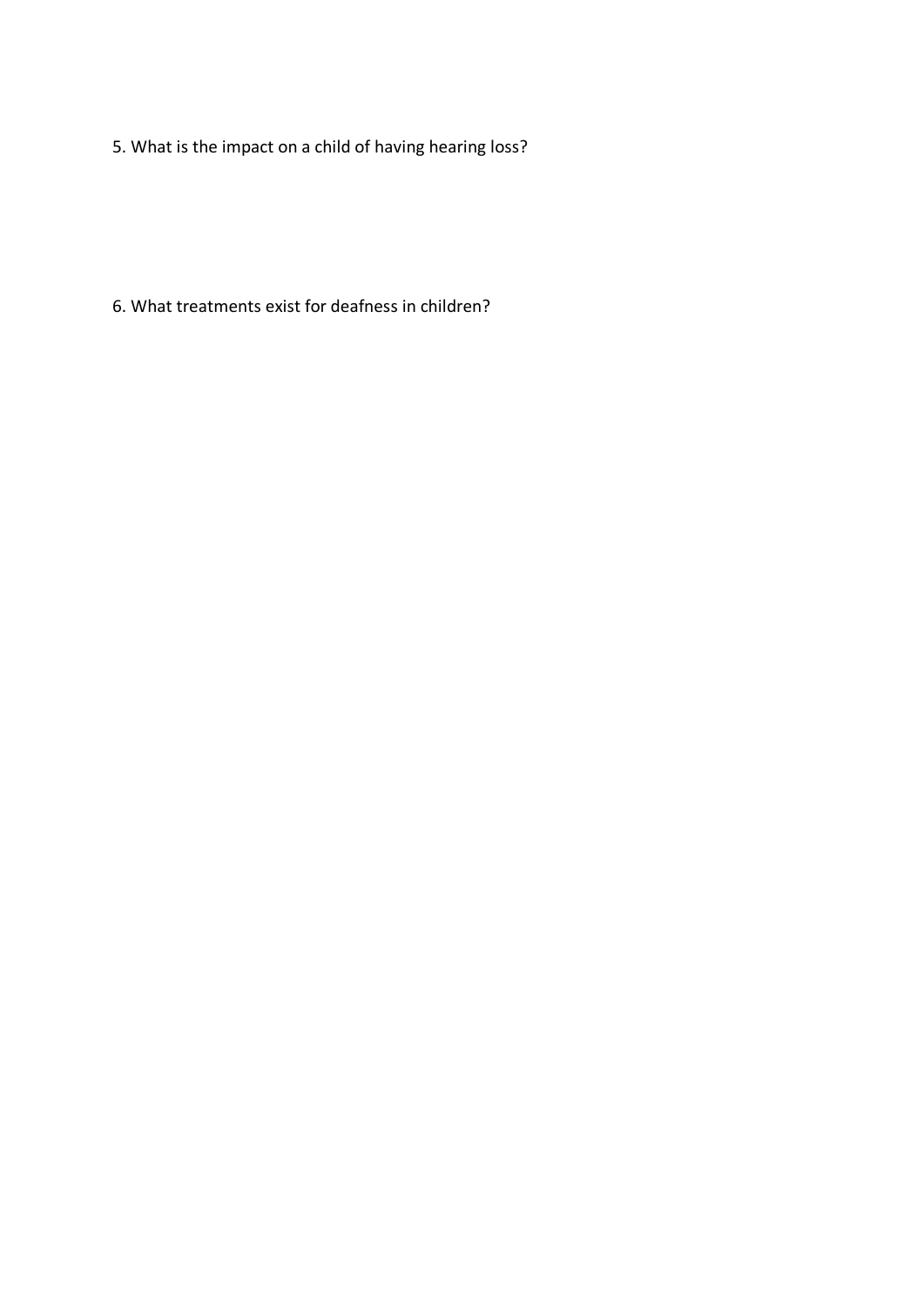Case 10.

Letter from GP to ENT

Dear Dr. Jones

Mrs J is an 83-year-old lady that has noticed difficulty in her hearing over the last year or so. As she lives alone it hasn't caused her many difficulties, however, she is now struggling to use the telephone to talk to her children. In other respects, she is well and has no balance issues or other ear symptoms.

In the past she has worked as a farrier and she is a keen cornet player, even now.

Other than a little tympanosclerosis, the ears are normal. Tuning forks are normal too.

I would be grateful if you would see her and organise a hearing test.

Many thanks,

Dr. Deng M.B.B.S. (Sudan)

Questions:

1. What is the hearing loss associated with age known as?

2. What other causes for hearing loss may she have based upon her history?

3. What would her audiograms look like in these two scenarios?

4. Why does the hearing loss of age cause difficulty hearing speech?